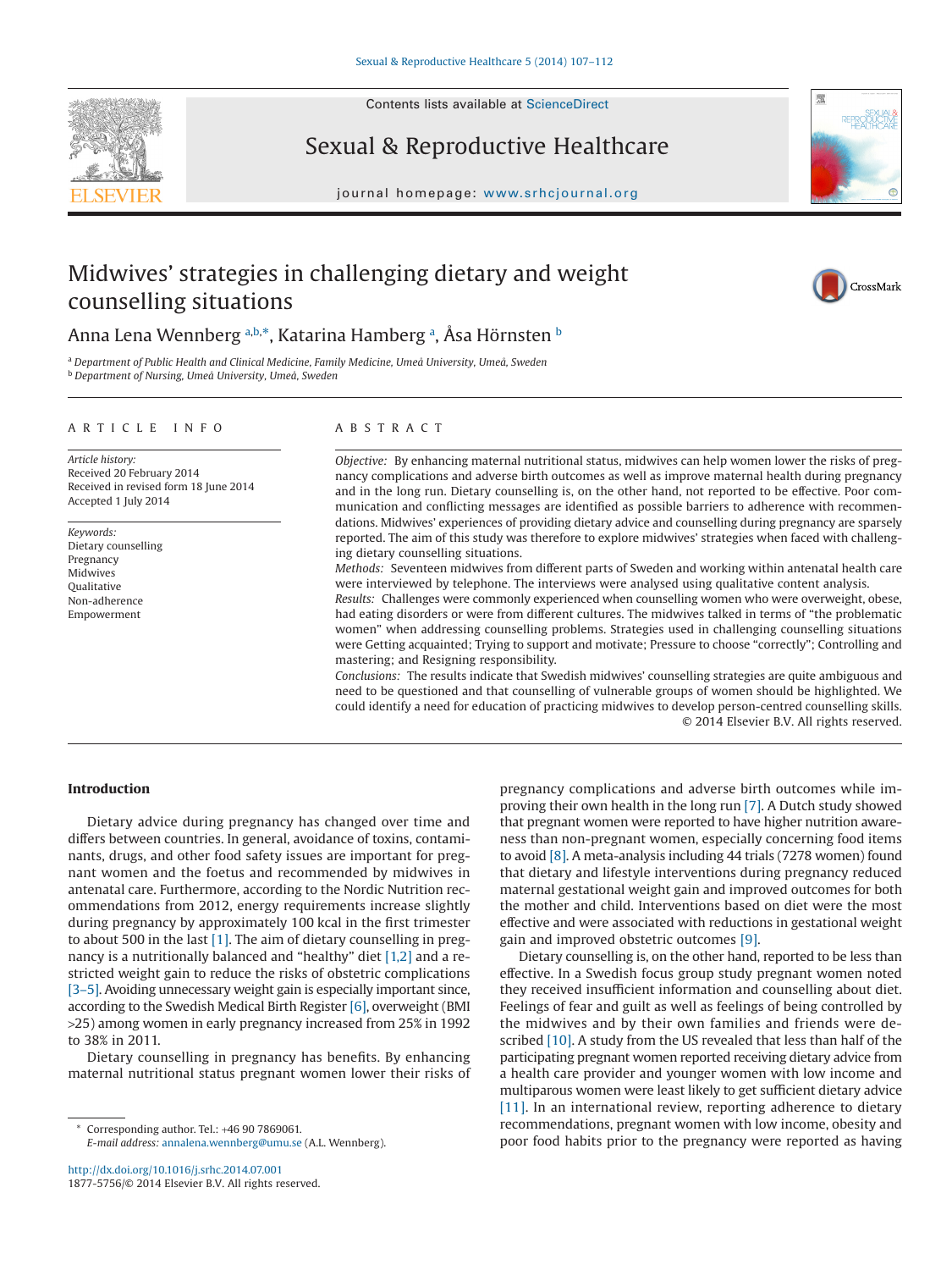| Table 1 |  |  |
|---------|--|--|

Midwives' working areas and work experiences.

| Midwife code   | Geographical working<br>area ( $N = North$ | Working rural/central<br>$(Rural = R/Central = C)$ | Work experience<br>as midwife (years) | Work experience in<br>antenatal care (years) |
|----------------|--------------------------------------------|----------------------------------------------------|---------------------------------------|----------------------------------------------|
|                | $M = Mid-Sweden$<br>$S = South$ )          |                                                    |                                       |                                              |
| M1             | N                                          |                                                    | 5                                     | 4                                            |
| M <sub>2</sub> | N                                          | R                                                  |                                       | 1.5                                          |
| M <sub>3</sub> | N                                          |                                                    |                                       | 0.5                                          |
| M4             | S                                          |                                                    | 31                                    | 22                                           |
| M <sub>5</sub> | M                                          |                                                    | 19                                    | 16                                           |
| M <sub>6</sub> | N                                          |                                                    | 23                                    | 17                                           |
| M <sub>7</sub> | N                                          | $C + R$                                            | 29                                    | 3                                            |
| M8             | M                                          | R                                                  | 26                                    | 24                                           |
| M9             | M                                          |                                                    | 32                                    | 25                                           |
| M10            | S                                          |                                                    | 26                                    | 16                                           |
| M11            | M                                          |                                                    | 35                                    | 25                                           |
| M12            | N                                          |                                                    | 38                                    | 31                                           |
| M13            | N                                          | R                                                  | 15                                    | 15                                           |
| M14            | M                                          | $C + R$                                            | 2                                     | $\overline{2}$                               |
| M15            | S                                          | R                                                  | 38                                    | 17                                           |
| M16            | M                                          | R                                                  | 28                                    | 13                                           |
| M17            | M                                          |                                                    | 17                                    | 15                                           |
| <b>Total</b>   | 7 N                                        | 5 Rural/10 central                                 | Mean 19 (median 26)                   | Mean 12 (median 16)                          |
|                | 7 M                                        | 2 both rural and central                           |                                       |                                              |
|                | 3S                                         |                                                    |                                       |                                              |

problems adhering to dietary recommendations [\[12\].](#page-5-8) The effect of dietary counselling in a group of pregnant women in UK was reported to increase if they were given food vouchers [\[13\].](#page-5-9)

Problems in counselling and associated poor adherence have been reported in the scientific literature. Poor communication of advice and conflicting messages have been identified as possible barriers to adherence [\[14,15\].](#page-5-10) Furthermore, inability among midwives to provide person-centred advice is reported as another barrier to effective dietary counselling [\[7,11,16\].](#page-5-3) Differences in what is seen as culturally accepted food, individual dietary preferences, and low levels of food literacy also play a role in non-adherence [\[14,15\].](#page-5-10) All these aspects constitute challenges for midwives working in antenatal care but to the best of our knowledge, studies of midwives' experiences and ways of acting in challenging counselling situations are sparse.

The aim of this study was, therefore, to explore midwives' strategies in challenging dietary counselling situations, that is, in situations where they experienced problems communicating with pregnant women about the benefit of changing dietary habits.

## **Materials and methods**

## *Context*

Antenatal health care in Sweden is provided free of charge by the public sector. The standard care program includes 8–10 checkups by a midwife during non-complicated pregnancies. According to the guidelines for midwives, these check-ups should include health counselling in various areas including information about the negative effects of smoking and alcohol and providing advice about a healthy diet.

#### *Participants and settings*

Seventeen female midwives working within Swedish antenatal healthcare participated in the study. The midwives were selected by strategic geographic sampling and recruited with help from local coordinating midwives, local managers, and through "snowball sampling" implying that one participating midwife suggested names of other midwives who could be contacted. In total, 22 participants were suggested, contacted and informed by telephone and letter about the study. Five midwives declined participation. The participants' came from eight different counties in Sweden, from the north to the south, and their work experiences in primary health care clinics varied between 6 months and 31 years with a median of 15 years. The midwives are de-identified with codes in the text and quotations, but in Table 1, the working area and work experience of each participant are described.

## *Interviews*

An interview guide with the following three question areas was used: When and what kind of dietary advice is given to pregnant women; Examples of successful and challenging counselling situations; Own experiences of difficult and challenging dietary counselling. The first author conducted the semi-structured telephone interviews, lasting 20–40 minutes, in the spring of 2012.

## *Analysis*

The audio-recorded interviews were transcribed verbatim. Qualitative content analysis was used to highlight similarities and differences between and within codes and categories [\[17\].](#page-5-11) The method addresses the manifest and latent content in the text. After thorough reading, meaning units corresponding to the aim were identified. When required, the meaning units were condensed and shortened but core content was retained. The meaning units were then compared, coded into categories organised at different levels and in a particular order with each three to four underlying subcategories.. During all steps of the analysis, the members of the research group discussed the interpretations until agreements about the content and labelling of categories were resolved in order to enhance the trustworthiness of the findings.

#### *Ethical considerations*

We have not identified any risks for the midwives related to their voluntary participation in the interview study. The study has been approved by the Regional Ethics Board in Umeå, Sweden (Dno 2011- 426-31 Ö).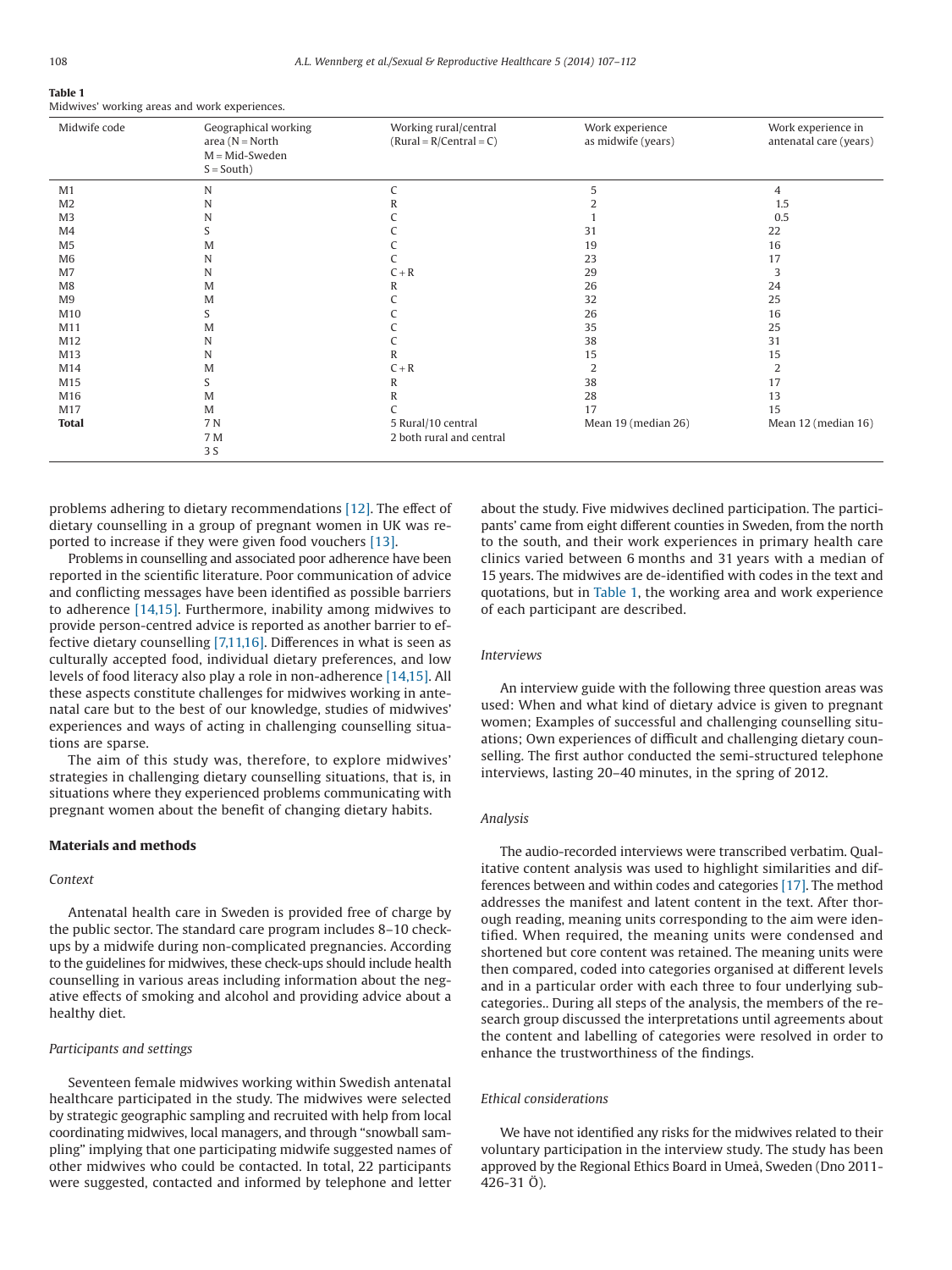#### <span id="page-2-0"></span>**Table 2**

Overview of categories and sub-categories.

| Strategies used in challenging situations |                                                                               |  |  |
|-------------------------------------------|-------------------------------------------------------------------------------|--|--|
| Getting acquainted                        | Relating to and offering the women help and guidance<br>Adapting to the women |  |  |
|                                           | Treading carefully when addressing the problems                               |  |  |
| Trying to support<br>and motivate         | Listening actively                                                            |  |  |
|                                           | Facilitating reflections about habits                                         |  |  |
|                                           | Supporting goal setting                                                       |  |  |
| Convincing about<br>choosing              | Transferring general medical knowledge                                        |  |  |
|                                           | Clarifying the message                                                        |  |  |
| "correctly"                               | Repeating the message                                                         |  |  |
| Controlling and<br>mastering              | Confronting the women with their poor lifestyles                              |  |  |
|                                           | Forming an alliance with the women's partners                                 |  |  |
|                                           | Frightening them with medicals risks and complications                        |  |  |
|                                           | Moralising about "good motherhood" obligations and<br>"normal" family life    |  |  |
| Resigning                                 | Referring the women to other health care professionals                        |  |  |
| responsibility                            | Transferring responsibility to the women                                      |  |  |
|                                           | Distancing from the women                                                     |  |  |
|                                           | Giving up – letting go.                                                       |  |  |

# **Results**

The midwives described their general dietary information focus was on prevention and the risks associated with unhealthy eating. Specific advice included eating cooked meals on a regular basis, avoiding alcohol, toxins, and contaminants, and following the Swedish National Food Administration's (NFA) recommendations. Information was given in early pregnancy and in connection with routine oral glucose tolerance tests in mid-pregnancy. Counselling strategies used in challenging situations could be separated into five categories with three to four subcategories each, which are presented in Table 2 and in text with quotations as examples.

#### *Strategies used in challenging situations*

Challenges in dietary counselling were a common experience for the midwives, particularly with women diagnosed as overweight, obese or with eating disorders. Immigrant women, vegans, and women living in socio-economic deprivation were also mentioned as being challenging to counsel. The midwives often talked in terms of "the problematic women". In such counselling, the midwives described various strategies, which we have sorted into the following five categories: *Getting acquainted*; *Trying to support and motivate*; *Convincing about choosing "correctly"*; *Controlling and mastering*; and *Resigning responsibility* (Table 2). These strategies were sometimes used as part of a process, i.e. the more difficulty the midwife experienced connecting with the woman, and more authoritative the midwives became. On the other hand there were midwives who used only one or two strategies. Overall, the use of counselling strategies differed greatly among midwives. The subcategories are written in *bold italics* and are exemplified by original quotations in the text.

### *Getting acquainted*

In this strategy, which could be the first step of a counselling process, the midwives were striving to understand the women in their contexts and life circumstances. When women did not seem concerned or bothered about their habits, the midwives tried to understand them and their problems better. The midwives also described trying to evaluate the pregnant women's interests and motivation by *relating to them and offering them help and guidance* based on individual needs. Being curious about the women's own ideas and experience regarding how to solve problems was described as important.

*I think you must be very curious, or curious about their experiences and their own ideas . . . and telling them that if they want help, they can get it . . . When you are too pushy . . . then it will not work out well irrespective of what you are saying. You lead the way and they are left behind.* (M 5)

When the midwives felt that they had problems reaching the pregnant women, they commonly tried to *adapt to the women* by changing counselling style to fit with an individual woman's needs.

*I feel I have to meet her in the position she is in. I have to start there . . . and maybe not talking only about their diet because they often know this very well. Instead it is more about lifestyle patterns.* (M 10)

The participants were careful when asking about and discussing lifestyle issues, particularly with women who were either overweight or underweight. The midwives described how they would *tread carefully when addressing the problems* so as not to violate the women's trust. Counselling in weight issues was mentioned as even more difficult than addressing tobacco use or alcohol consumption.

*You don't really know [how to counsel women with weight problems]. It's like walking in a minefield. You do not really know what might trigger them. But on the other hand, it's nothing you have to be frightened of. Because it's the only thing they think of themselves, FOOD. By talking about it you might de-dramatize it.* (M 5)

#### *Trying to support and motivate*

In the second step of the process the midwives described how they tried to *listen actively* in order to support women's motivation for change. By this they meant that they listened, gave feedback, asked for further explanations and also confirmed their views of their problems.

*I listen actively and ask them how long it has been like this and how long they want to keep it like this.* (M 5)

To support inner motivation for change, the midwives also tried to *facilitate reflection about habits* and to problematise them. Several midwives described how they discussed the costs and benefits of making lifestyle changes.

*Her BMI was 44 at the first visit so it was really large. I asked her if she used to walk outdoors and reflected about physical activities and about the costs related to her Coca-Cola consumption and sugar intake.* (M 6)

**Supporting goal setting** was another strategy to facilitate change. Setting goals that were too high and not realistic would not work. Dividing main goals into smaller ones and reaching them one at a time was seen as positive for self-efficacy and inner motivation. The midwives said that then women felt they had succeeded with at least some part of the goal.

*It is realistic goals we are setting. We don't set 25 kg as a first goal because this is not achievable. Instead we have smaller goals because if you take it stepwise it goes easier . . . In this case we decided together that she should simply not gain any weight during the pregnancy.* (M 6)

#### *Convincing about choosing "correctly"*

Some midwives used this strategy exclusively, but most only resorted to it in situations when they felt that dialogue and counselling did not work and they could not connect. They then tried to convince and persuade pregnant women about making the "correct choices" in lifestyle and daily habits. One common method used was to *transfer general medical knowledge* about risks, such as diabetes and hypertension, and potential consequences of an unhealthy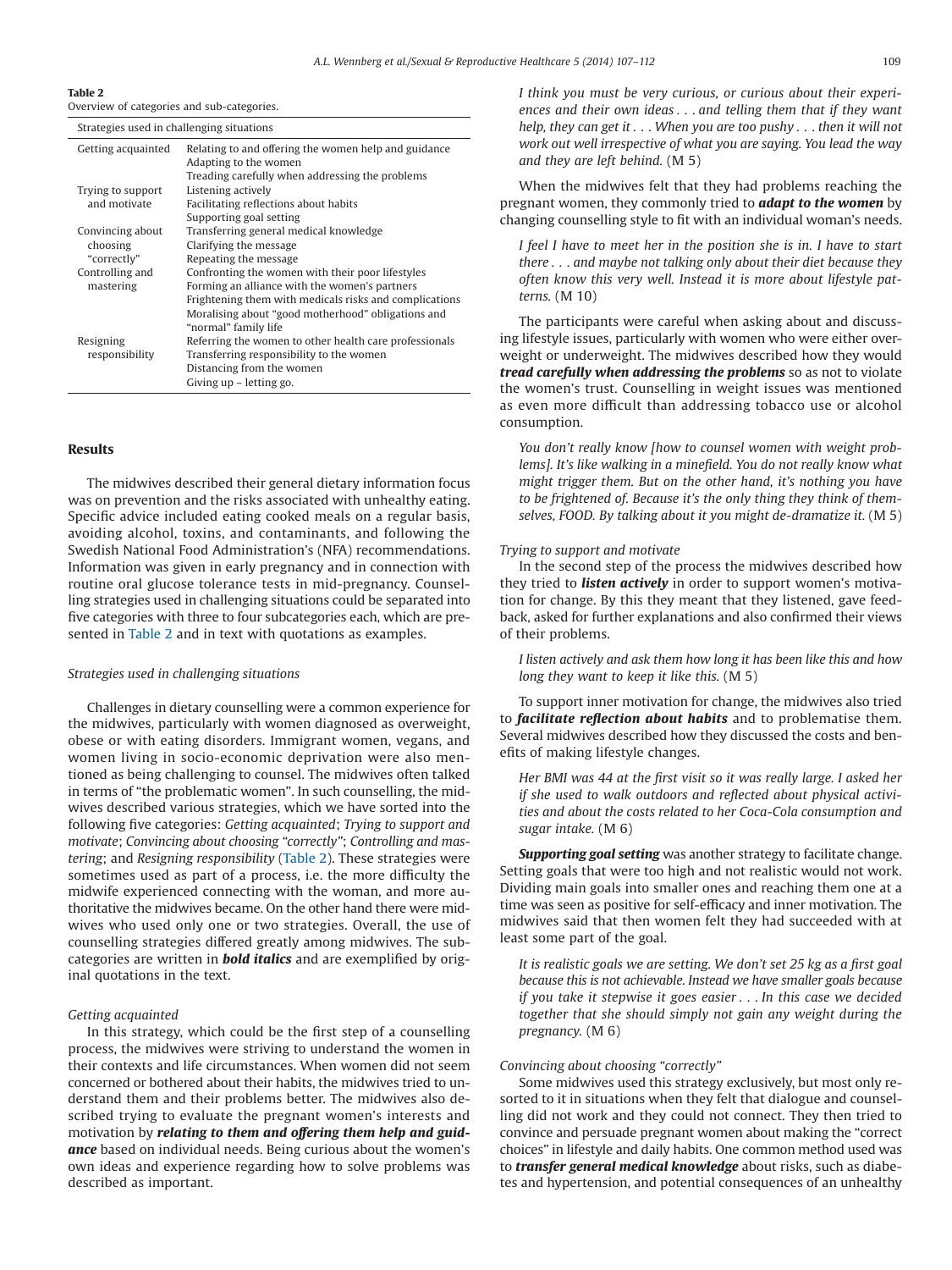diet for the pregnancy, the delivery, the child, and also for the expecting mother's future health.

*To convince them to change, you tell them that it is important that the child avoids high blood sugars so as not to become obese in the future. I asked her, "What do you believe is the reason for your high blood sugars? Can it be that you eat a high amount of carbohydrates that are wearing down your insulin receptors?"* (M 10)

Trying to *clarify the message* to reach a better understanding among the women of the problem and how to solve it was also described as a common way to convince the women about the "right choice". Using pedagogical approaches such as visualising and comparing foods and nutritional issues were examples of this:

*It is easier to use a brochure to point things out in, somewhat like teaching . . . the patients might not always want to keep the brochures and take them home, but at least we have looked at them and read them and pointed things out and so on. Therefore, I can see that they understand what I am talking about.* (M 9)

A few participants spoke of *repeating the message* over and over again throughout the pregnancy when they sensed no response from women, and doing this even if the midwives thought their message was falling on deaf ears.

*She [the pregnant woman] doesn't want me to butt into her eating habits . . . but maybe it is something that will develop . . . My hope is that if you meet several times, maybe sometime during the pregnancy you will reach her and she will possibly listen to what you are saying.* (M 14)

Even if the midwife felt that her message continued to be ignored repeating it calmed her own worries about doing what was demanded from her as midwife.

#### *Controlling and mastering*

In order to influence women who did not adhere to dietary advice, some midwives described how they tried to control and master the women's behaviour, for example by telling them exactly how much and how often they were allowed to eat "unhealthy food". Alternatively they might ask women to keep diaries on food intake, including kinds, amounts, and frequencies, to present at the next visit. They would then *confront the women with their bad habits and poor lifestyle*. The midwives also spoke of situations when pregnant women claimed that they had changed their dietary habits and routines, although the midwives doubted if this was true.

*At the end of the pregnancy we were making a kind of summary and at that meeting she said, "I am usually outdoors walking." Then I touched her gently on her arm and asked, "Are you really honest now?" "No," she answered, "I have not been exercising at all."* (M 12)

As a way to insist on adherence to recommendations, the midwives sometimes attempted *getting into an alliance with the partner of the expecting woman* to get help in controlling and mastering her dietary habits.

*Then I turned to the guy and said, "Perhaps you then are interested in food issues and can take this brochure and then we'll see if there is something you would like to talk about, something you don't really understand."* (M 5)

Some of the midwives also thought that to catch the women's attention they had to *frighten them with medicals risks and complications.* Women's insufficient dietary habits were presented as a direct threat to the health and life of the foetus and also an obvious risk for complications in delivery.

*I talk about and address some of the complications that occur if you gain 25–30 kg. [I tell them that] many times this ends up in vacuum extraction and Caesarean section and prolonged labour.* (M 12)

Another patronising strategy to control the expecting women was to *moralise* about the woman's behaviour and relate that to norms about *"good motherhood" obligations* such as cooking and gathering the family around the dinner table. If women were not succeeding in their struggle to change to healthy dietary habits during pregnancy, the midwives appeared to sometimes question their success as mothers:

*I usually ask about which lifestyle they have thought of when becoming a mother, about what kind of role model they want to become for the child. What is okay and not okay? It is not only about eating, it is about other parts too.* (M 6)

Many of the midwives stated that the pregnancy is a period when expecting mothers have to adapt to new circumstances and a new role with new responsibilities and that the midwife could influence this process through counselling. In the following quotation the midwife's perception of what constitutes "*normal" family life* also becomes heteronormative and moralising.

*If I think forward in time and about the social importance that surrounds sitting down together as father, mother, and children to eat, you have the social aspects that are so meaningful and important.* (M 8)

#### *Resigning responsibility*

In difficult situations when neither the communication nor the relation between midwife and pregnant woman worked, and the midwife comprehended the woman as non-adherent, resigning responsibility could be a last step. One way to handle non-adherent women who were seen as problematic, was to *refer her to other health care professionals* such as dieticians, physicians, or psychologists.

*Furthermore, I find it difficult with vegetarians and vegans or those who have had different surgeries. But in these cases they get a doctor whom they can contact so you as a midwife can get away from the problem.* (M 14)

When the midwives felt that they could not reach the women with any strategy, or if they lacked knowledge or tools to motivate or persuade them to change, they could *transfer the responsibility to the women* themselves.

*It ends up with me saying, "But you chose yourself what to do. I am not going to force anyone or say that it is absolute that one must keep to low-fat foods."* (M 11)

Under these circumstances the midwives described how they sometimes were *distancing themselves from the women* and their dietary problems. This occurred for example when midwives found that they did not have sufficient knowledge or when they had nothing more to add and therefore chose to focus on anything other than diet in their counselling.

*I explained that we would simply discontinue this, and it didn't feel good. It certainly did not, but it felt like there were so many other aspects around her that focusing on her diet was totally wrong at that time. At the same time you know it's so important. But no, I could not take it anymore. No!* (M 17)

Finally, some midwives described how they also resigned responsibility in counselling of women with many problems and particularly when counselling immigrants from various cultures with unfamiliar dietary habits. The midwives expressed helplessness in counselling these women and used the strategy we have labelled as *giving up – letting go*.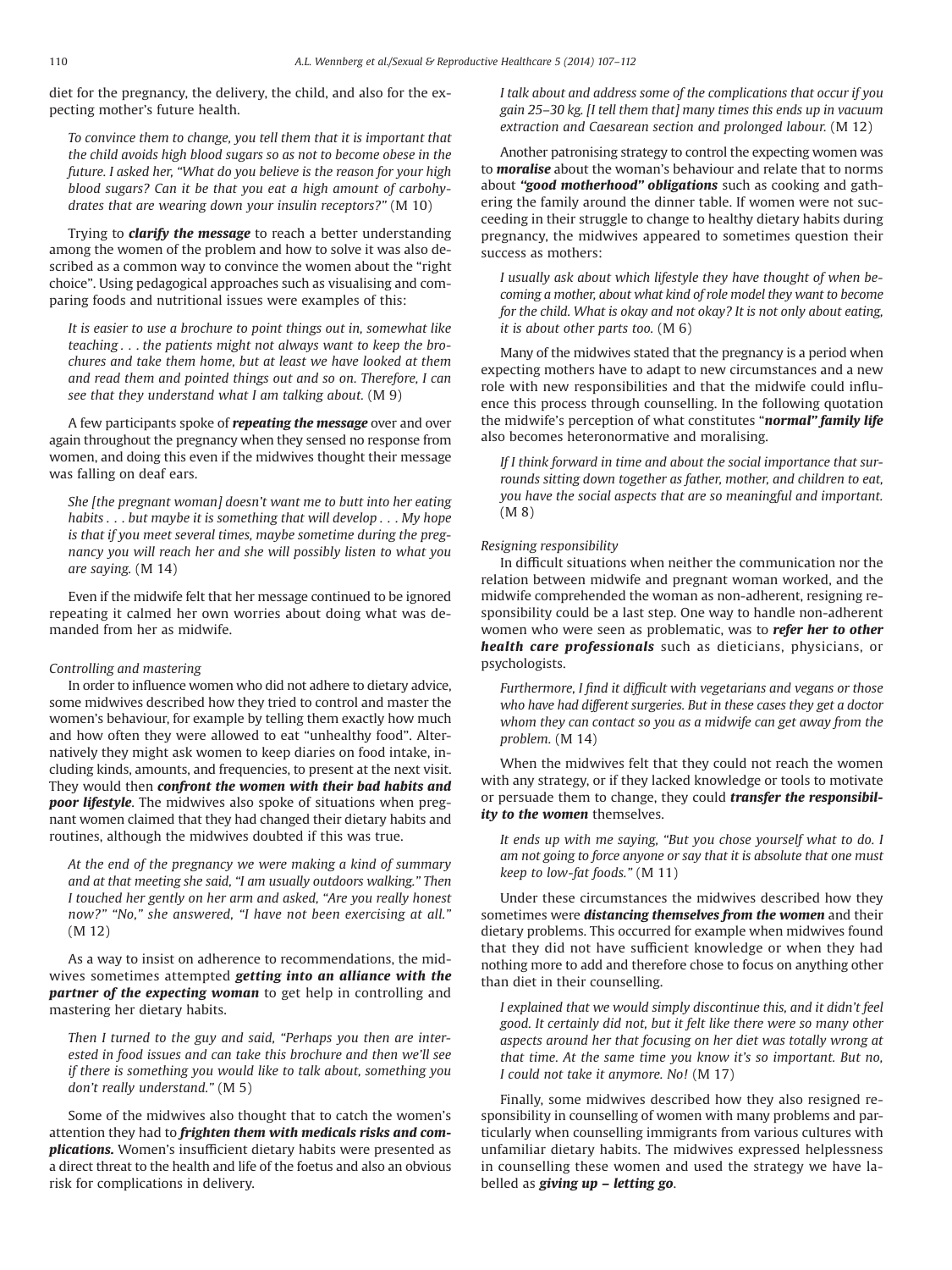*These ones [immigrants] are really, really hard. You just have to leave them to eat as usual. They don't eat this and they don't eat that and they eat this and that. Well, what should I do about it then?* (M 6)

# **Discussion**

The interviewed midwives talked about "problematic women" when describing those who were seen as challenging to counsel. In so doing midwives defined the problem as arising from the individual woman rather than her behaviour, the interaction or from themselves and their limited understanding or counselling skill.

When using the strategy *Getting acquainted* and *Trying to support and motivate* the pregnant women, the midwives described how listening, relating, adapting, and tiptoeing also facilitated reflections, problematising, and goal setting. We have interpreted these strategies as expressions of person-centred care (PCC), which is more than just a method of communication, and the midwives seemed to be considering the women's preferences, experiences, needs, and values when using this approach. Ekman and co-authors [\[18\]](#page-5-12) pointed out the partnership as an important expression of PCC and suggest three simple routines to facilitate and also safeguard the transition to PCC, which are (1) letting the patient's/woman's narratives become the first step in establishing a partnership with the professional, (2) shared decision-making, which is built on this partnership, and (3) documentation in the patient's record to contribute to the continuity and transparency of the partnership. Another of the goals of PCC is to build an alliance between patients and health care professionals [\[19,20\].](#page-5-13) Such alliances were sought by the midwives using the get acquainted approach, as they tried to identify the expectant mother's barriers and attitudes towards dietary changes [\[21\].](#page-5-14)

In line with our findings, Abrahamsson et al. [\[22\]](#page-5-15) showed that midwives who tried to support pregnant women to quit smoking used strategies that they labelled "Friend-making" and "Cooperating" in which it was important to use the woman's view as a starting point for the intervention. Corcoran [\[21\]](#page-5-14) stated that efficient and satisfying communication plays an important role in any efforts to improve health. Furthermore, she stated that the communication process is a multi-dimensional transaction influenced by a variety of factors in which both "content" and "relationship" are prominent. The content is about how the message is transmitted, and this is influenced by the relationship between the midwife and the woman.

We interpret the following strategies [\(Table 2\)](#page-2-0) as less personcentred. When using the strategy *Convincing about choosing "correctly"*, the midwives described a quite traditional patient education approach, including transferring general medical knowledge and clarifying and repeating messages, but also insisting on adherence. Historically, patient education in health care has been built on expectations of compliance, which might be one reason for using this strategy. In this approach, health care professionals define the problems and solutions and patients are expected to accept the given advice. Vlasnik et al. [\[23\]](#page-5-16) stated that adherence represents a broader interpretation and understanding than compliance because adherence includes more components of shared decision-making. The term adherence has been argued to have a larger focus on the provider– patient relationship and the patient's involvement in care, and adherence has been seen as a somewhat more contemporary concept than compliance. However supporting women's choice and control fits well into person-centred care approaches and more and more studies are reporting positive outcomes from such interventions, compared with the relative ineffectiveness of trying to convince women [\[24\].](#page-5-17)

When using the strategy *Controlling and mastering women*, the midwives described that they were labelling and confronting pregnant women with their bad habits and lifestyles, frightening them with medical risks and complications, and moralising about motherhood related to these habits. Another aspect of control was to seek support from the women's partners in persuading women to make changes. The wordings of the subcategories – confronting, frightening, and moralising – tell us that counselling about diet can include power relations. In gestational diabetes, Persson et al. [\[25\]](#page-5-18) found that the midwife acted as a medical guardian and explained that the mother-to-be had a moral obligation towards the foetus to make healthy choices such as not gaining excessive weight. As a health issue and a matter for policies and interventions, overweight and obesity have frequently been presented in the public discourse within an existing moral framework that links these characteristics with moral failure [\[26\].](#page-5-19) Both midwives and mothers are actors in this discourse. A study about diet during pregnancy reported that pregnant women constructed their identities as good mothers through their monitored prenatal diets [\[27\].](#page-5-20) In counselling about diet, midwives must be aware of how they might impose guilt. If the focus of a counselling session is on risk reduction then this strategy might be useful. However, because the outcome can be precarious, *control* should be used with caution. Although risk reduction is often the main focus for dietary counsellors who believe that insights into risks will change diet practices, knowledge of risks might not be the most important determinant of food choices for individuals. Knowledge of the benefits of healthy eating alone might also be insufficient to motivate dietary change. Factors such as culture and social norms, including taste preferences, attitudes and beliefs, availability, and accessibility influence people's food choices and should be targeted to achieve changes in behaviour [\[28\].](#page-5-21)

The last strategy, *resigning responsibility*, involves the midwives distancing themselves from the women, transferring responsibility to them, and referring them to other health care professionals. This strategy suggests that the midwives are giving up – letting go. Similar findings labelled "avoiding" were reported in a study about smoking cessation during pregnancy. Lack of competence with smoking issues was expressed as a reason to abstaining from such a discussion [\[22\].](#page-5-15) Counselling women from other cultures with deeply rooted dietary habits were also found to be difficult. A study of pregnant immigrant women in Norway revealed that dietary information offered was very general, weight management was never discussed, and information was incongruent with the woman's culture [\[29\].](#page-5-22) Persson et al. [\[25\]](#page-5-18) also described that when midwives found women with gestational diabetes failed to follow their advice, they returned the responsibility to the women.

Our results concur with those of a current systematic review [\[30\]](#page-5-23) of qualitative evidence concerning weight management during pregnancy reporting that health professionals are reluctant to discuss weight management with obese women. According to the authors, this might be related to a fear of offending overweight women with but also could be related to a lack of knowledge and/or time for counselling challenging cases. The review concludes that midwives require specialised knowledge about nutrition and physical activity during pregnancy, and appropriate referral information, but also that some midwives may lack communication skills. Counselling around dietary habits that does not consider the multiple dimensions of decisionmaking associated with food and eating has limited effectiveness [\[30\].](#page-5-23)

Telephone interviewing is an efficient method for data acquisition. It provides an opportunity for a good dialogue and procurement of personal experiences despite the lack of face-to-face contact. We performed and analysed 17 interviews with midwives but we experienced a kind of data saturation after analysing about 12 interviews. However, we had already interviewed 17 based on previous experiences of qualitative content analysis and included all interviews in the results. Our sample of midwives from the whole country from north to south, and from different antenatal